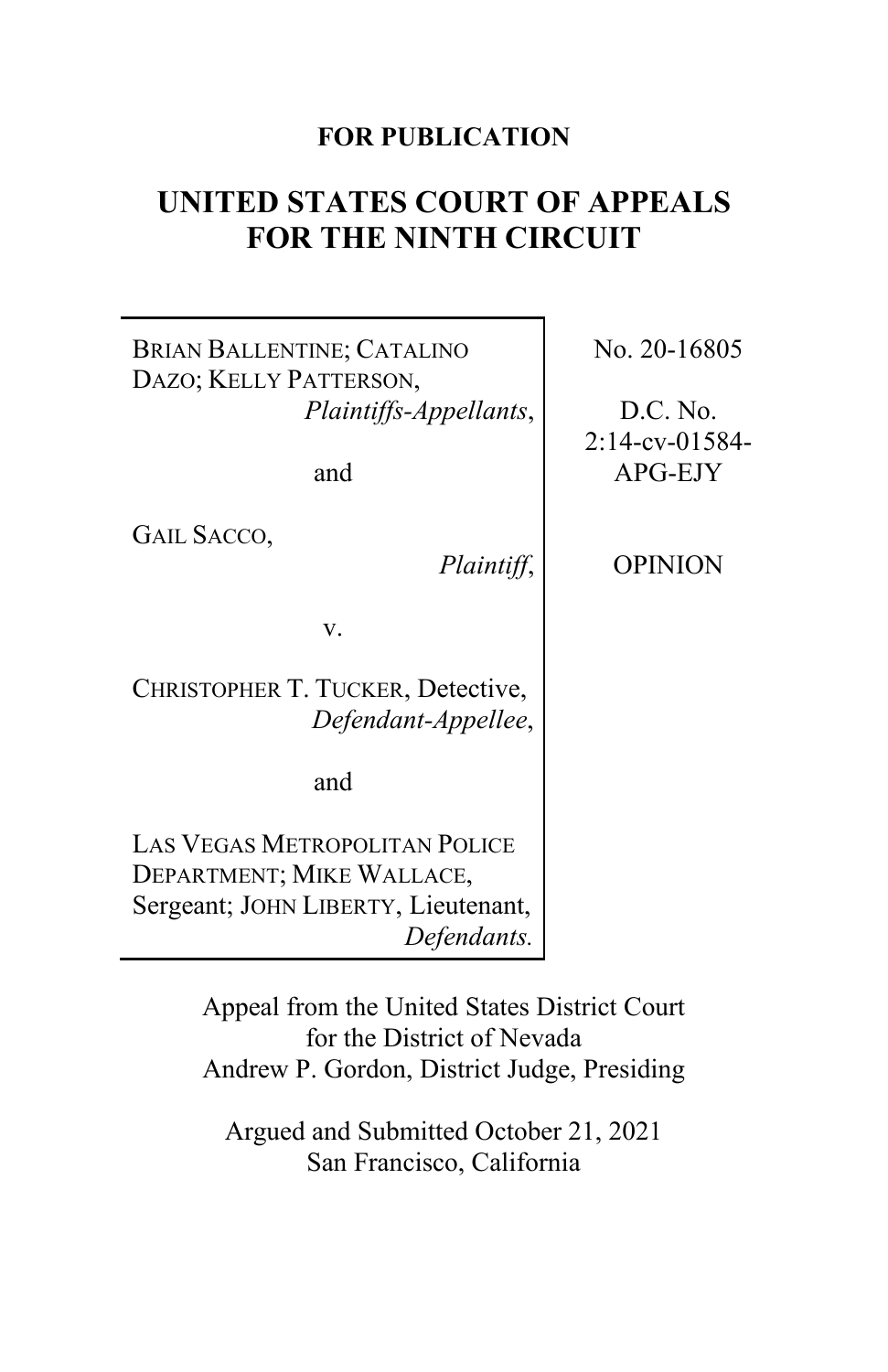Filed March 8, 2022

Before: Mary H. Murguia, Chief Judge, and J. Clifford Wallace and Carlos T. Bea, Circuit Judges.

Opinion by Judge Wallace

### **SUMMARY[\\*](#page-1-0)**

## **Civil Rights**

The panel affirmed in part and reversed in part the district court's summary judgment, on qualified immunity grounds, for Las Vegas Metropolitan Police Department Detective Christopher Tucker in an action brought pursuant to 42 U.S.C. § 1983 alleging, in part, that Tucker violated plaintiffs' First Amendment rights when he arrested them in retaliation for their chalking anti-police messages on sidewalks.

The panel held that Detective Tucker was not entitled to qualified immunity because it was clearly established at the time of plaintiffs' arrests that an arrest supported by probable cause but made in retaliation for protected speech violates the First Amendment.

Citing *Nieves v. Bartlett*, 139 S. Ct. 1715 (2019), the panel first recognized that plaintiffs bringing First Amendment retaliatory arrest claims must generally plead and prove the

<span id="page-1-0"></span>**<sup>\*</sup>** This summary constitutes no part of the opinion of the court. It has been prepared by court staff for the convenience of the reader.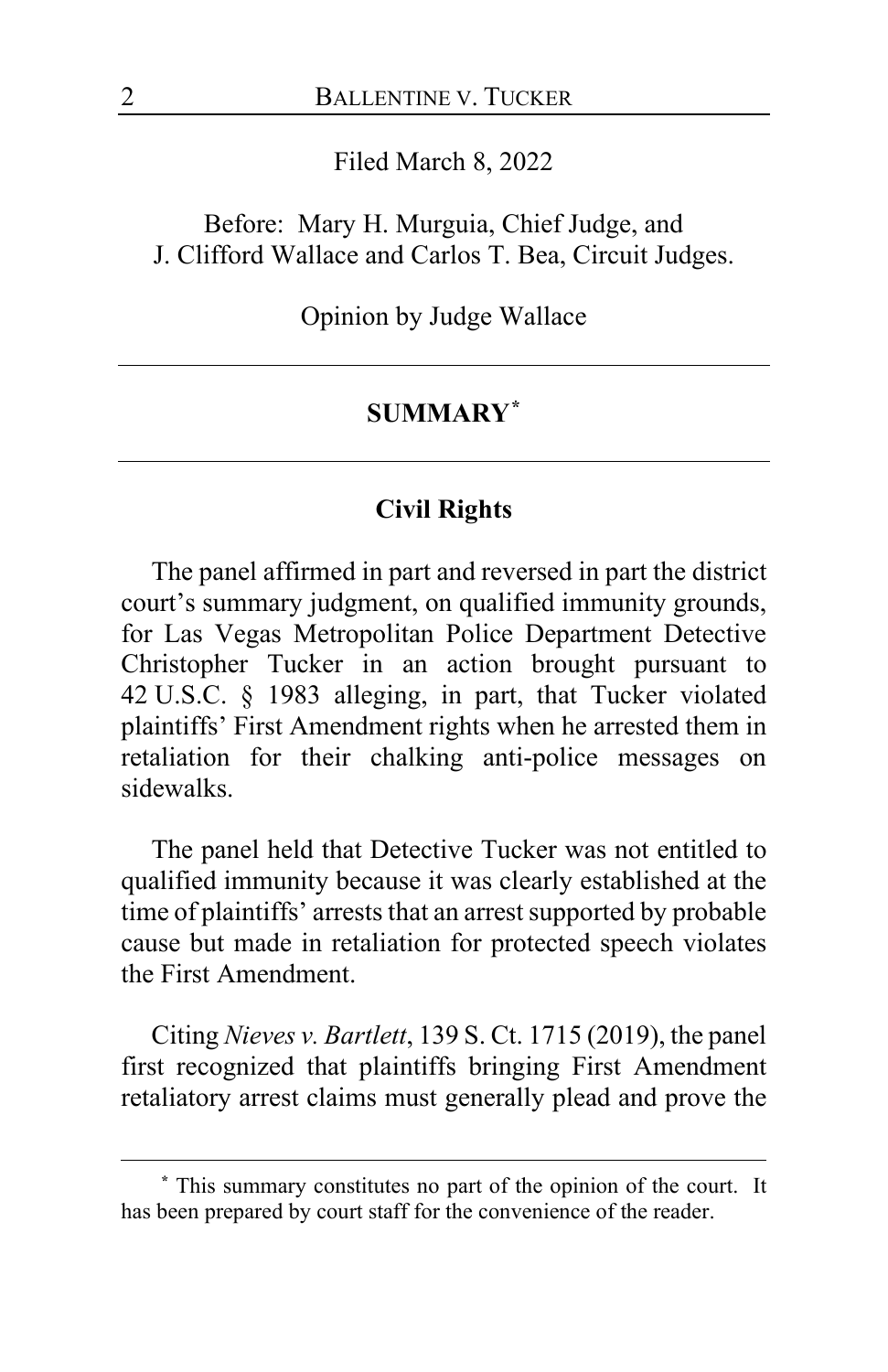absence of probable cause because the presence of probable cause generally speaks to the objective reasonableness of an arrest and suggests that the officer's animus is not what caused the arrest. However, the Supreme Court has also carved out a narrow exception for cases where officers have probable cause to make arrests, but typically exercise their discretion not to do so.

Here, plaintiffs presented objective evidence showing that they were arrested while others who chalked and did not engage in anti-police speech were not arrested. Given that plaintiffs had shown differential treatment of similarly situated individuals, the district court correctly concluded that a reasonable jury could find that the anti-police content of plaintiffs' chalkings was a substantial or motivating factor for Detective Tucker's declarations of arrest. Accordingly, the panel agreed with the district court that a reasonable factfinder could conclude from the evidence that Detective Tucker violated plaintiffs' First Amendment rights.

The panel held that at the time of Detective Tucker's conduct in July 2013, binding Ninth Circuit precedent gave fair notice that it would be unlawful to arrest plaintiffs in retaliation for their First Amendment activity, notwithstanding the existence of probable cause. A reasonable officer in Detective Tucker's position had fair notice that the First Amendment prohibited arresting plaintiffs. Accordingly, the district court erred in granting qualified immunity to Detective Tucker.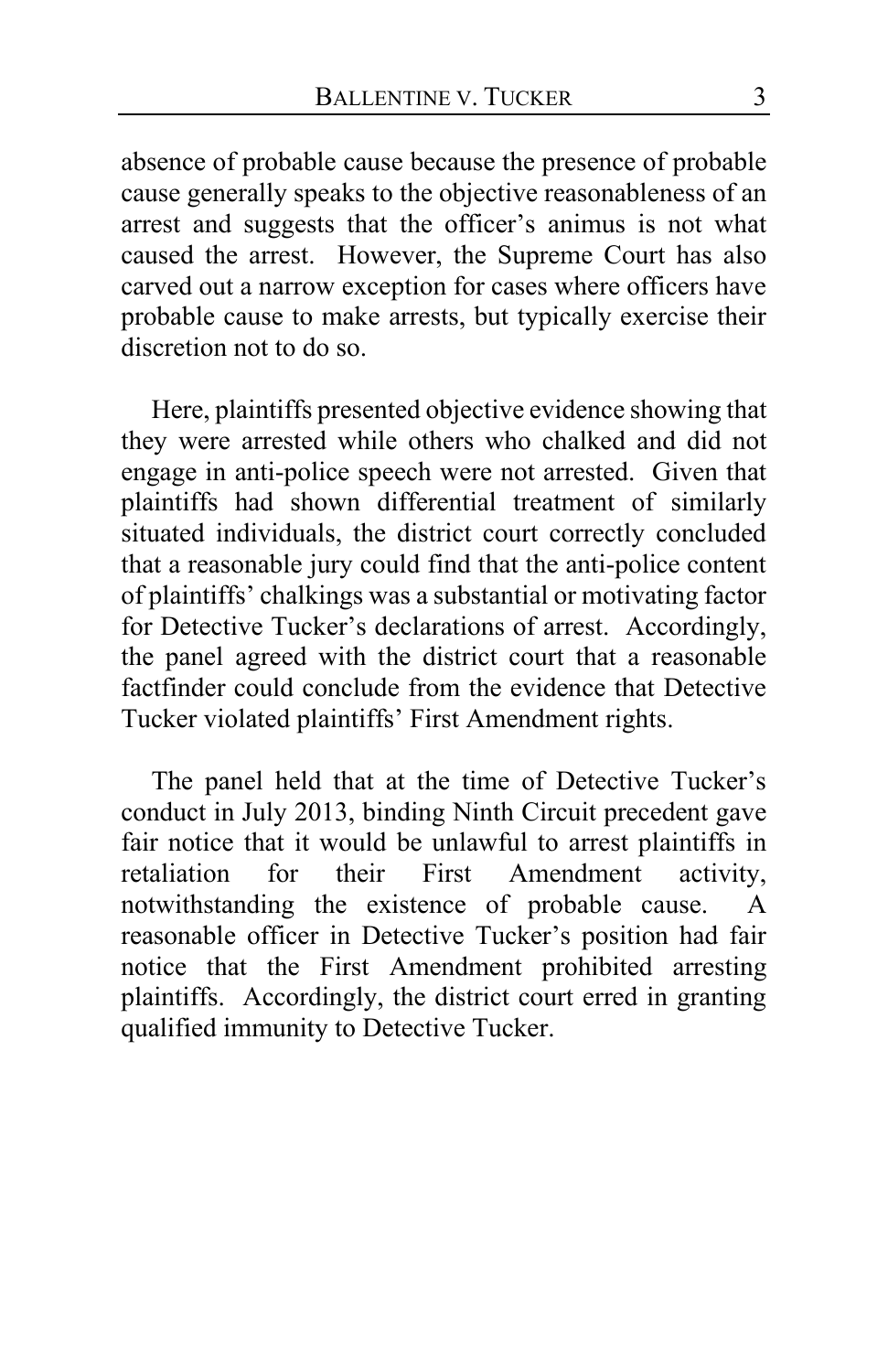#### **COUNSEL**

Devi M. Rao (argued), Roderick & Solange MacArthur Justice Center, Washington, D.C.; Margaret Ann McLetchie and Alina Maria Shell, McLetchie Law, Las Vegas, Nevada; for Plaintiffs-Appellants.

Craig R. Anderson (argued) and Kathleen A. Wilde, Marquis Aurbach Coffing, Las Vegas, Nevada, for Defendant-Appellee.

#### **OPINION**

WALLACE, Circuit Judge:

Brian Ballentine, Catalino Dazo, and Kelly Patterson (Plaintiffs) appeal from the district court's order granting Detective Christopher Tucker's motion for summary judgment and dismissing Plaintiffs' claims under 42 U.S.C. § 1983 based on qualified immunity grounds. The district court concluded that Detective Tucker is entitled to qualified immunity because Plaintiffs' constitutional rights were not clearly established at the time of their arrests. We have jurisdiction under 28 U.S.C. § 1291. We affirm the district court's holding that a reasonable factfinder could conclude from the evidence that Detective Tucker violated Plaintiffs' First Amendment rights. We reverse the district court's holding that Detective Tucker is entitled to qualified immunity because it was clearly established at the time of Plaintiffs' arrests that an arrest supported by probable cause but made in retaliation for protected speech violates the First Amendment. Accordingly, we affirm in part, reverse in part, and remand.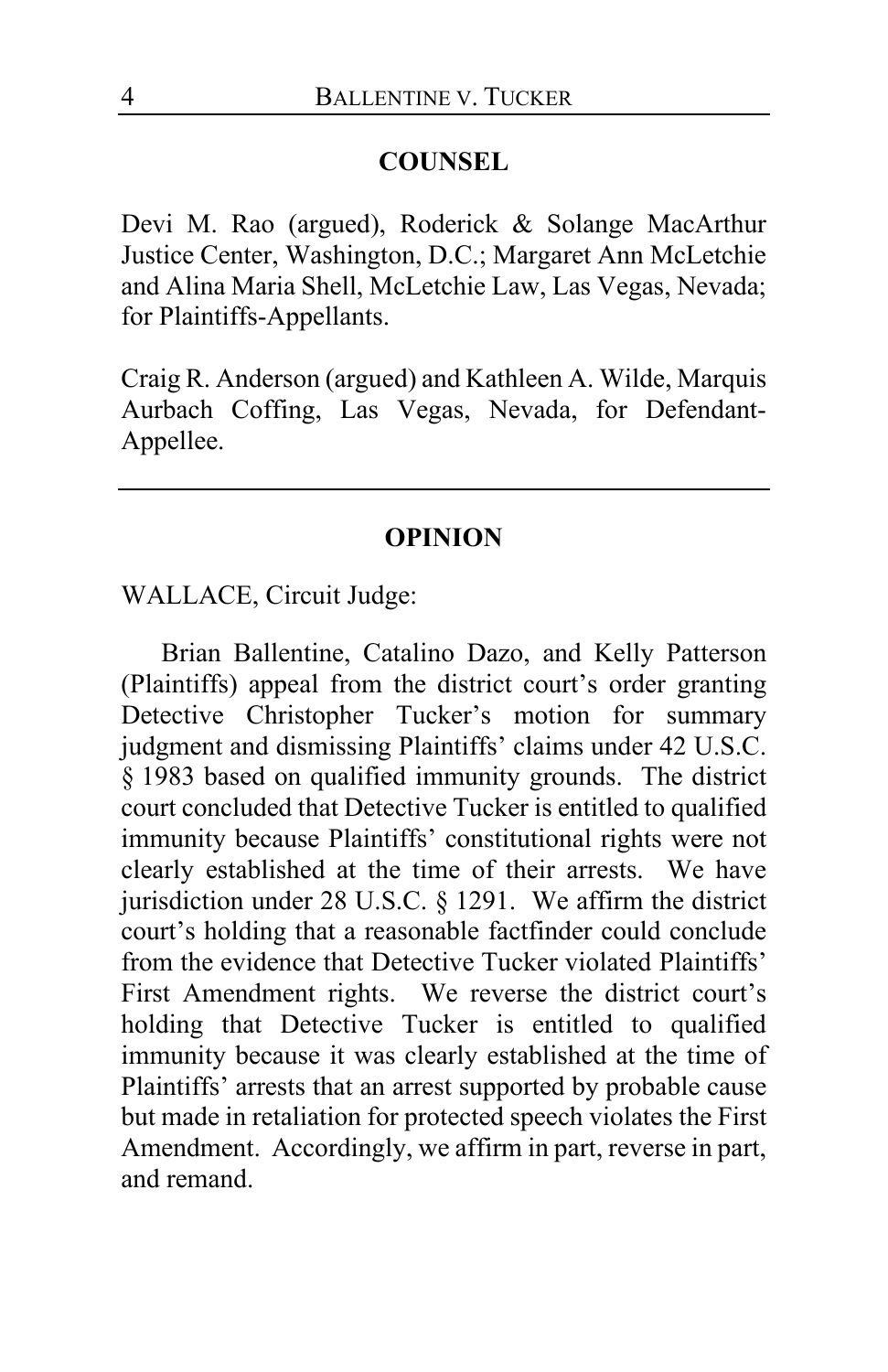Plaintiffs are members of the Sunset Activist Collective, a local activist group, and are associated with CopBlock, an activist group critical of law enforcement. Since 2011, Plaintiffs have conducted protests by using chalk to write anti-police messages on the sidewalks of Las Vegas, Nevada. In response to increased chalking activity and incurred cleaning costs, the City of Las Vegas indicated to the Las Vegas Metropolitan Police Department (Metro) that it was willing to prosecute if Metro observed someone chalking the sidewalks.

On June 8, 2013, Plaintiffs were chalking the sidewalk in front of Metro's headquarters. The messages were critical of police, included references to officer-involved shootings, and spanned approximately 320 square feet. As Sergeant Mike Wallace drove out of the Metro's parking lot, he saw Plaintiffs chalking. He informed Plaintiffs that chalking on the sidewalk was unlawful and asked them to stop. He also indicated that Plaintiffs could continue to protest if they did so lawfully, encouraging them to use signs instead. Plaintiffs responded that chalking on the sidewalk was not illegal. When Plaintiffs refused to stop chalking, Sergeant Wallace decided to issue a citation to each plaintiff for violation of Nevada's graffiti statute, which criminalizes conduct that "places graffiti on or otherwise defaces the public or private property, real or personal, of another, without the permission of the owner." Nev. Rev. Stat. § 206.330.

Plaintiff Patterson then requested to speak with Sergeant Wallace's supervisor. Lieutenant John Liberty responded and came to the scene. On the way, he confirmed with a state court judge, a deputy district attorney, and a detective of internal affairs that sidewalk chalking constituted a crime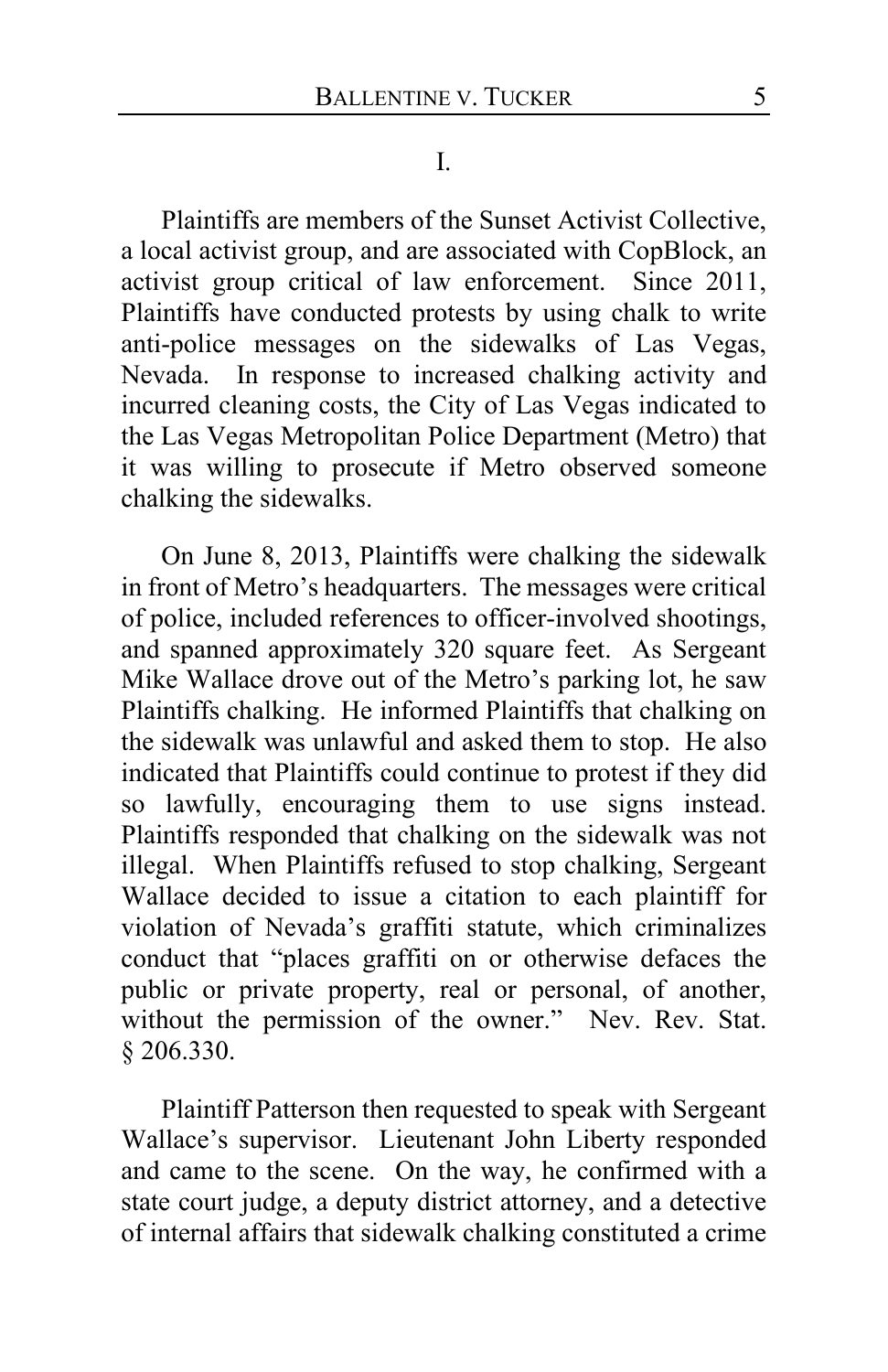under Nevada's graffiti statute. Upon arrival, Lieutenant Liberty informed Plaintiffs that they would not be cited if they cleaned up the sidewalk. He told them that the chalking was illegal, but that they could continue to protest if they used signs instead, and that the city was tired of protestors using chalk and leaving it to the city to pay for cleanup. Plaintiffs again responded that under Nevada case law, chalking is not illegal. When Plaintiffs refused to clean the messages, Sergeant Wallace issued the citations.

Detective Tucker, a Metro officer, was assigned to investigate the citations. As part of the investigation, Detective Tucker examined Plaintiffs' messages and monitored Plaintiffs' social media to track their activities, consistent with his practice in cases involving graffiti. Through Plaintiffs' social media activities, Detective Tucker learned that Plaintiffs were members of the Sunset Activist Collective and were associated with CopBlock.

On July 13, 2013, Plaintiffs Ballentine and Patterson again chalked messages critical of Metro on the sidewalks outside Metro's headquarters. At least one officer witnessed them chalking, but no officers talked with or cited them. The cost to clean up the chalk, which spanned approximately 240 square feet, was \$300.

On July 18, 2013, Plaintiffs appeared at the Regional Justice Center, the local state courthouse, for their hearing on the June 8 citations. The citations were not prosecuted. Following the hearing, Plaintiffs chalked messages critical of Metro and police on the sidewalk in front of the courthouse. These messages included the statements, "FUCK PIGS!" and "FUCK THE COPS." The chalking spanned approximately 1,000 square feet, and the cleanup cost was approximately \$1,250.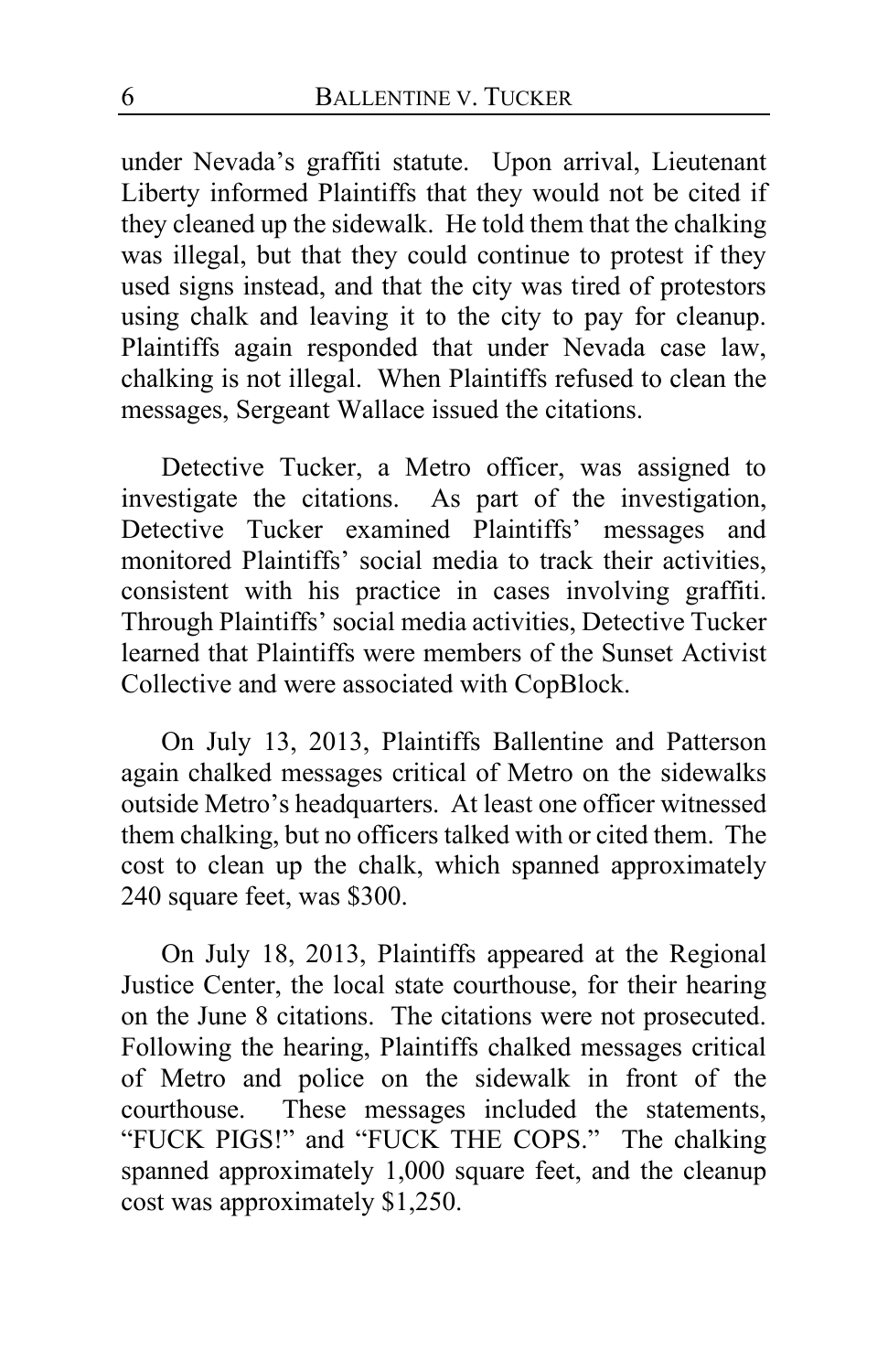Detective Tucker was present at the courthouse while Plaintiffs chalked, and he photographed the messages. After recognizing Ballentine from his investigation, he asked if Plaintiffs were going to clean up after themselves. Ballentine did not respond. Detective Tucker also told Plaintiffs that one of their messages was inaccurate—the chalking stated that no Metro officer had ever been prosecuted for murder, which he said was false. In the end, Detective Tucker did not stop Plaintiffs or cite them, and no officer told Plaintiffs to stop chalking. Plaintiffs also indicated that no efforts were made to stop other individuals, including children, from chalking that day.

Subsequently, on July 26, 2013, Detective Tucker issued declarations of arrest for Plaintiffs' July 13 and July 18 chalkings. In the declarations, Detective Tucker referred to Plaintiffs' association with the Sunset Activist Collective and CopBlock. He also specified the content of some of their messages, including "FUCK PIGS!" and "FUCK THE COPS."

On August 9, 2013, a criminal complaint was filed against Plaintiffs for conspiracy to commit placing graffiti and placing graffiti on or otherwise defacing property. The complaint referred to the graffiti as derogatory and profane. The next day, Plaintiffs Ballentine and Patterson were arrested at another planned protest. The Clark County District Attorney ultimately dropped all charges because officers that were present at the courthouse did not tell Plaintiffs to stop, while some officers also possibly told Plaintiffs where they could and could not chalk, and the district attorney concluded prosecutions were not a good use of limited resources.

Plaintiffs responded by filing an action against individual officers Tucker, Wallace, and Liberty, as well as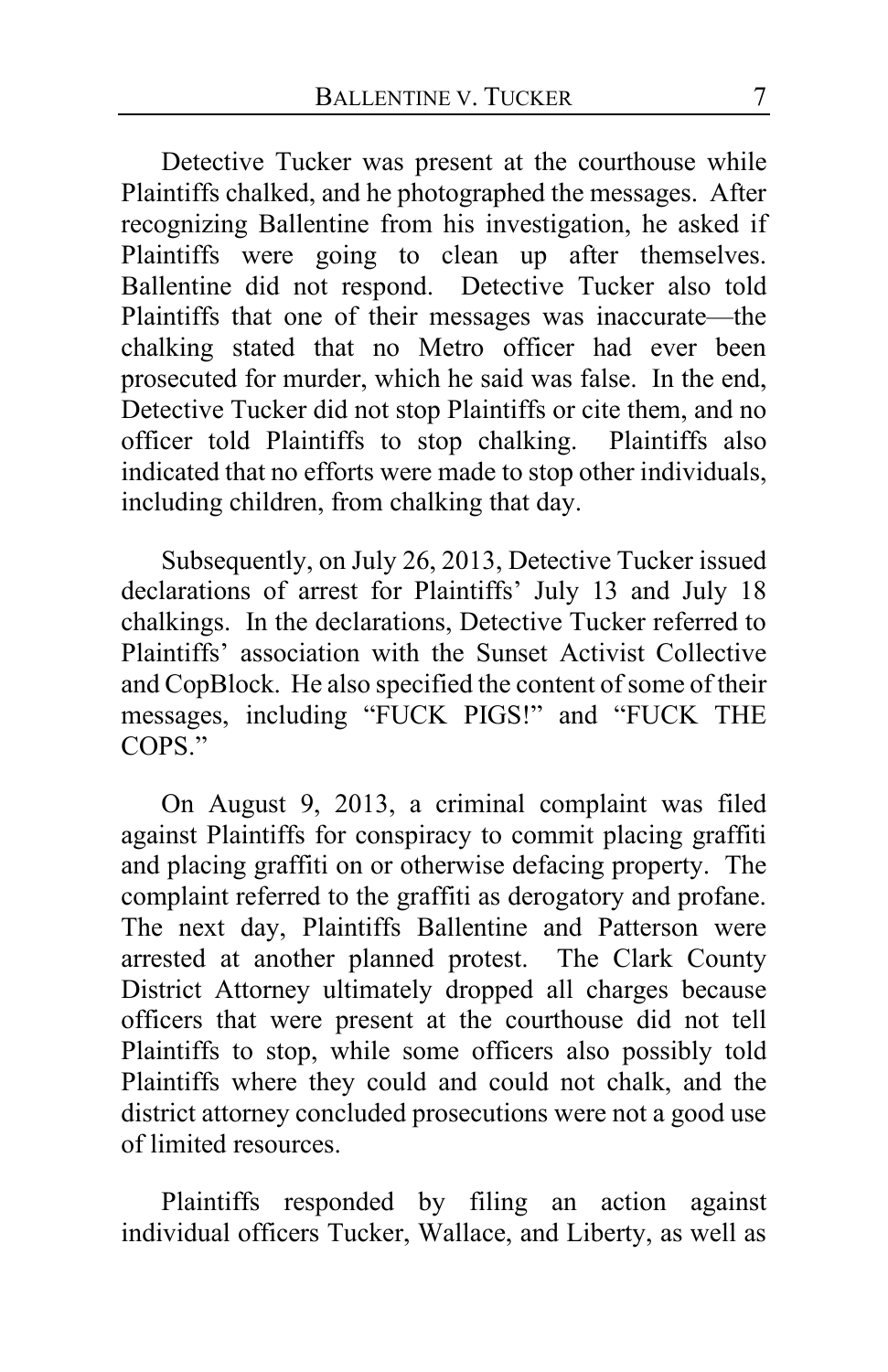Metro, asserting claims pursuant to 42 U.S.C. § 1983 and Nevada law. The district court entered summary judgment for defendants on all claims except Plaintiffs' claim that Detective Tucker violated their First Amendment rights by arresting them in retaliation for chalking anti-police messages on sidewalks. Detective Tucker appealed from the district court's denial of summary judgment, and we issued a memorandum disposition vacating and remanding the case in light of the Supreme Court's decision in *Nieves v. Bartlett*, 139 S. Ct. 1715 (2019). *See Ballentine v. Las Vegas Metro. Police Dep't*, 772 F. App'x 584, 585 (9th Cir. 2019).

On remand, Detective Tucker again moved for summary judgment on the ground that he was entitled to qualified immunity. The district court granted the motion. Although the district court held that a reasonable jury could find that Detective Tucker violated the Plaintiffs' First Amendment rights, it concluded that Detective Tucker is still entitled to qualified immunity because the right to be free from retaliatory arrest notwithstanding probable cause was not clearly established when he issued declarations for Plaintiffs' arrests. Plaintiffs timely appealed.

## II.

We review a district court's summary judgment based on qualified immunity de novo. *See Evans v. Skolnik*, 997 F.3d 1060, 1064 (9th Cir. 2021). "Viewing the evidence in the light most favorable to the nonmoving party, we must determine whether there are any genuine issues of material fact and whether the district court correctly applied the relevant substantive law." *Devereaux v. Abbey*, 263 F.3d 1070, 1074 (9th Cir. 2001) (en banc). "Summary judgment [based] on qualified immunity is not proper unless the evidence permits only one reasonable conclusion." *Munger*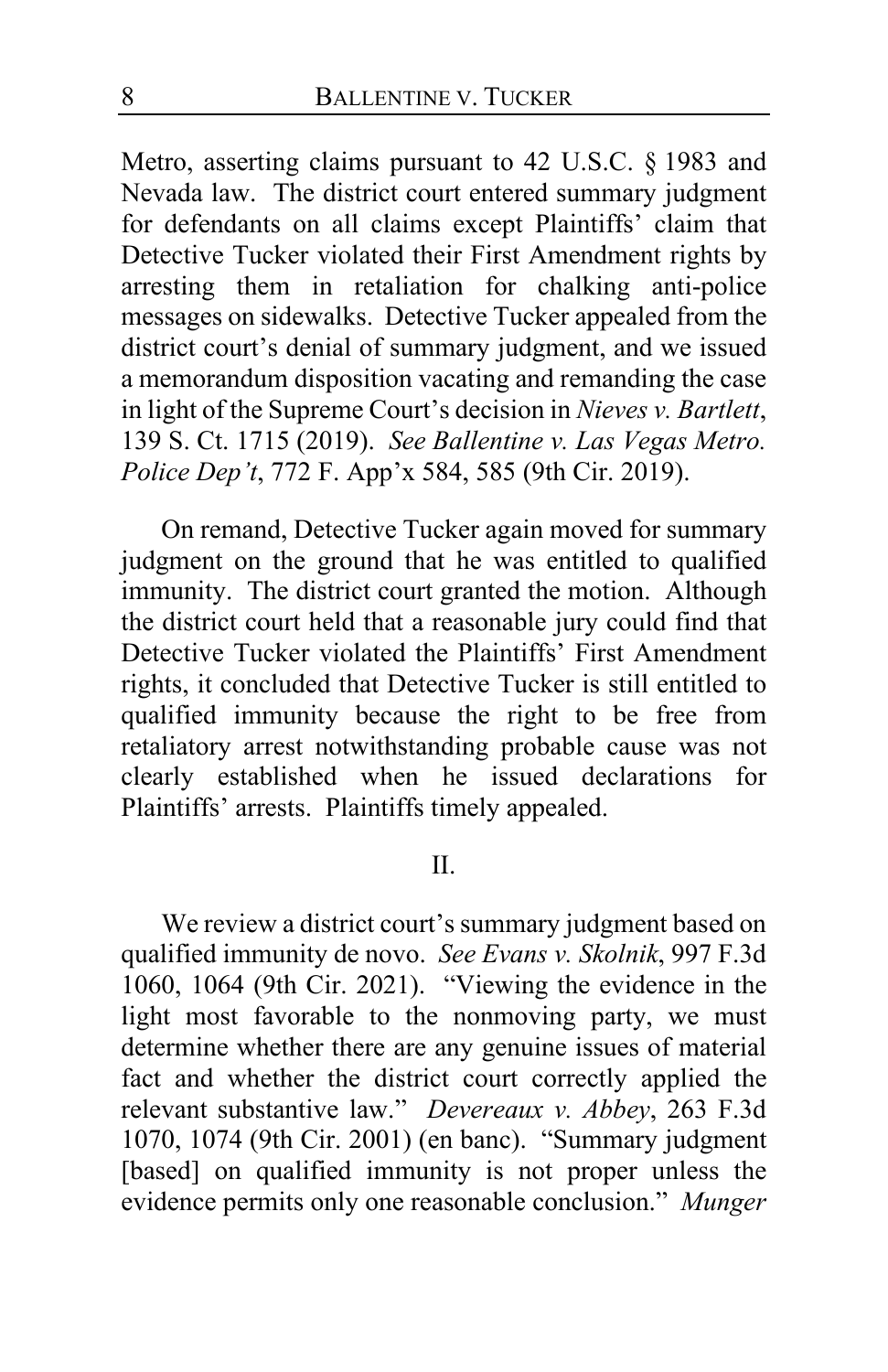*v. City of Glasgow Police Dep't*, 227 F.3d 1082, 1087 (9th Cir. 2000).

"In § 1983 actions, qualified immunity protects government officials from liability for civil damages insofar as their conduct does not violate clearly established statutory or constitutional rights of which a reasonable person would have known." *Sampson v. County of Los Angeles*, 974 F.3d 1012, 1018 (9th Cir. 2020), *quoting Pearson v. Callahan*, 555 U.S. 223, 231 (2009) (quotation marks omitted). Therefore, to overcome qualified immunity, Plaintiffs must show that Detective Tucker (1) "violated a federal statutory or constitutional right" and (2) "the unlawfulness of their conduct was clearly established at the time." *District of Columbia v. Wesby*, 138 S. Ct. 577, 589 (2018) (quotation marks omitted). The two elements do not need to be analyzed in any specific order, and courts are permitted to "exercise their sound discretion in deciding which of the two prongs of the qualified immunity analysis should be addressed first . . . ." *Pearson*, 555 U.S. at 236.

### III.

First, we agree with the district court that a reasonable factfinder could conclude from the evidence that Detective Tucker violated Plaintiffs' First Amendment rights. "Under the first prong [of the qualified immunity inquiry,] we ask whether, '[t]aken in the light most favorable to the party asserting the injury, do the facts alleged show the officer's conduct violated a constitutional right?'" *Acosta v. City of Costa Mesa*, 718 F.3d 800, 824 (9th Cir. 2013), *quoting Saucier v. Katz*, 533 U.S. 194, 201 (2001).

> The First Amendment forbids government officials from retaliating against individuals for speaking out. To recover under § 1983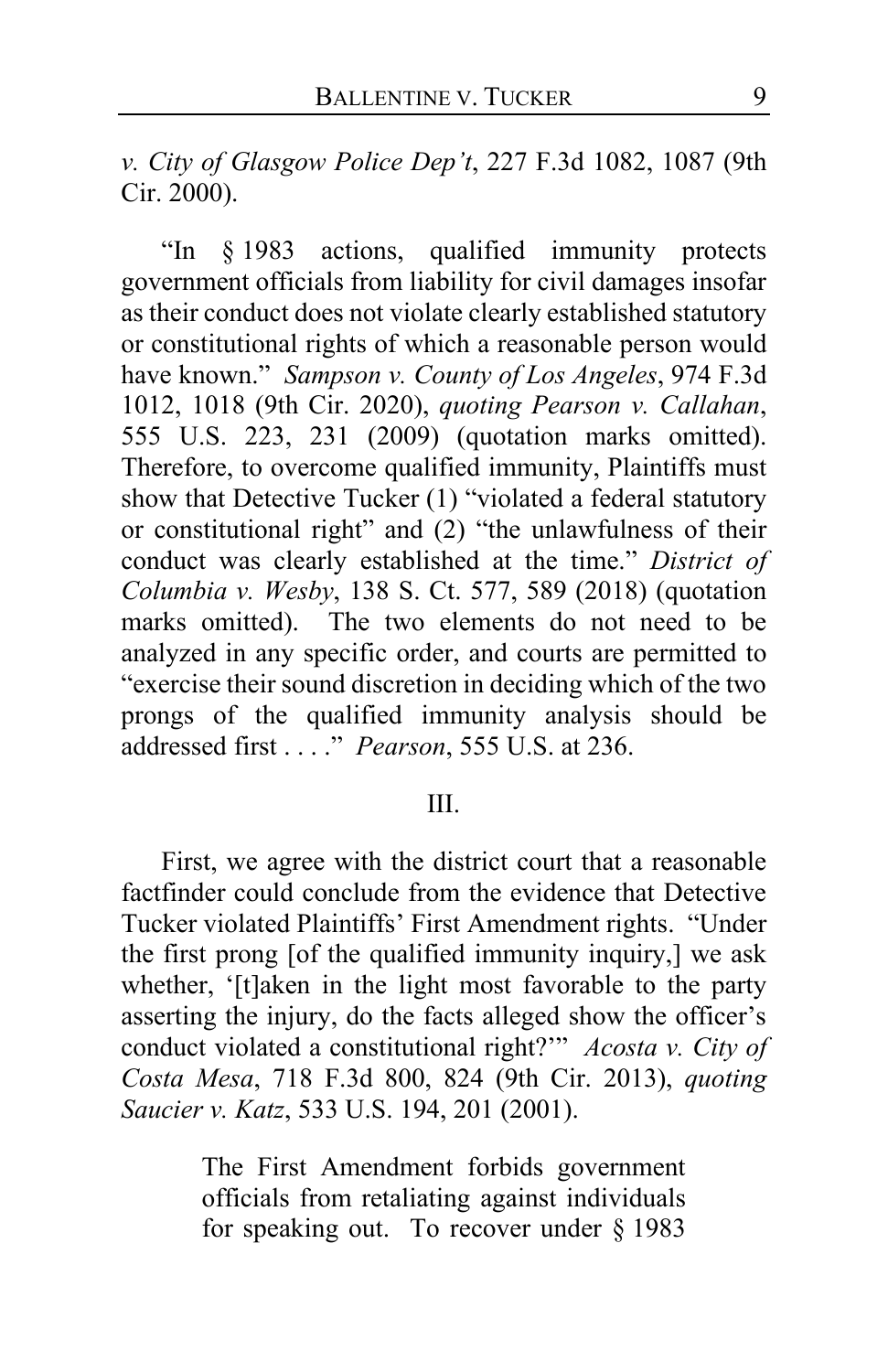for such retaliation, a plaintiff must prove: (1) he engaged in constitutionally protected activity; (2) as a result, he was subjected to adverse action by the defendant that would chill a person of ordinary firmness from continuing to engage in the protected activity; and (3) there was a substantial causal relationship between the constitutionally protected activity and the adverse action.

*Blair v. Bethel Sch. Dist.*, 608 F.3d 540, 543 (9th Cir. 2010) (citations omitted). The district court held that the first two elements were satisfied, and Detective Tucker does not contend otherwise. The only element in dispute is whether there was causation.

To evaluate whether there is a constitutional violation, we apply the current law. *See Sandoval v. County of San Diego*, 985 F.3d 657, 678 (9th Cir. 2021). Accordingly, the retaliatory arrest framework stated by the Supreme Court in *Nieves* governs here. *See Nieves*, 139 S. Ct. at 1723–24. In *Nieves*, the Court held that plaintiffs bringing "First Amendment retaliatory arrest claims" must generally "plead and prove the absence of probable cause," because the presence of probable cause generally "speaks to the objective reasonableness of an arrest" and suggests that the "officer's animus" is not what caused the arrest. *Id.*

However, the Supreme Court also carved out a "narrow" exception for cases where "officers have probable cause to make arrests, but typically exercise their discretion not to do so." *Id.* at 1727. For example, "[i]f an individual who has been vocally complaining about police conduct is arrested for jaywalking"—an offense that "rarely results in arrest"— "it would seem insufficiently protective of First Amendment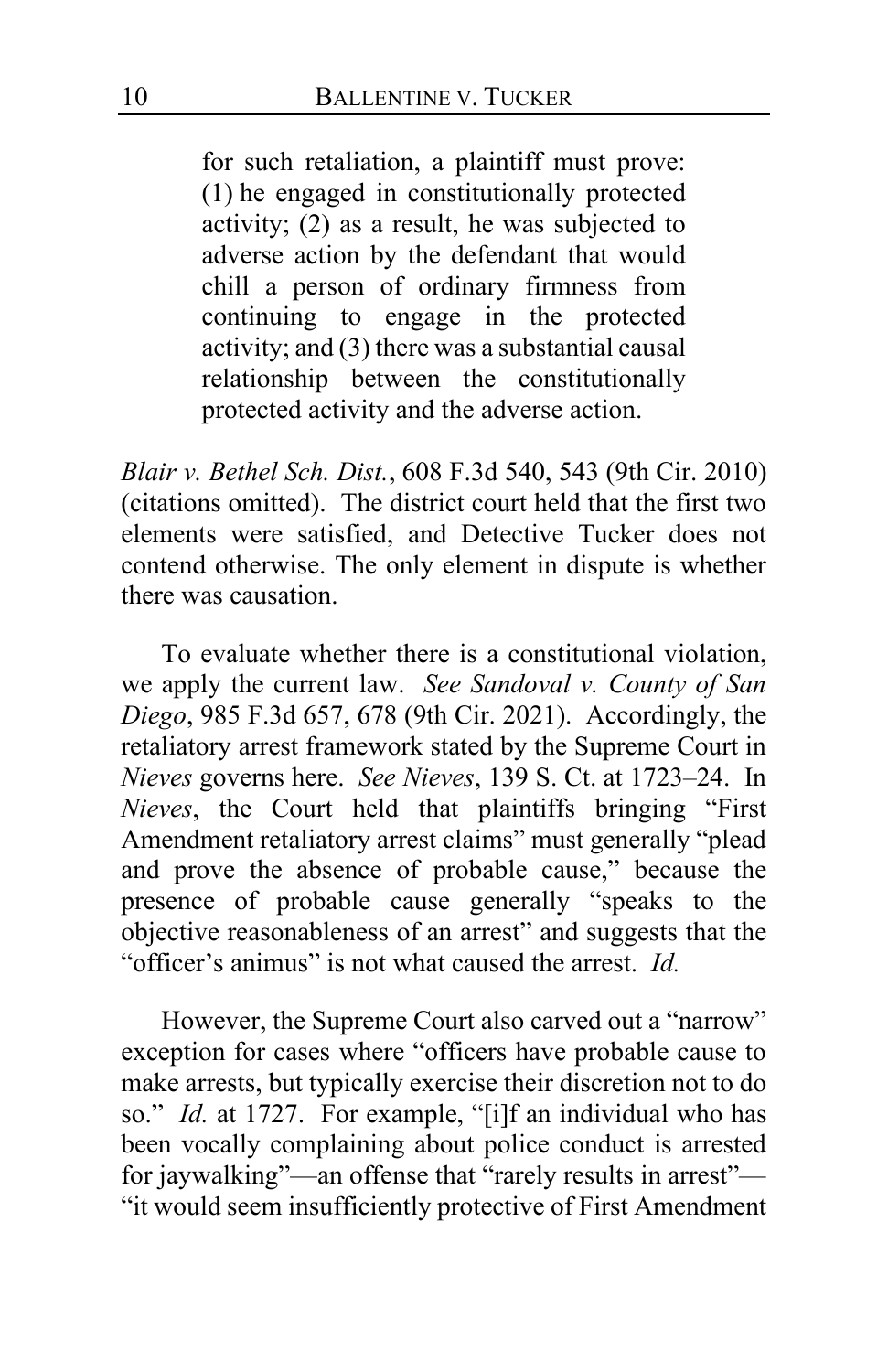rights to dismiss the individual's retaliatory arrest claim on the ground that there was undoubted probable cause for the arrest." *Id.* To be sure, the *Nieves* exception applies only "when a plaintiff presents objective evidence that he was arrested when otherwise similarly situated individuals not engaged in the same sort of protected speech had not been." *Id.* Showing "differential treatment addresses [the] causal concern by helping to establish that non-retaliatory grounds [we]re in fact insufficient to provoke the adverse consequences." *Capp v. County of San Diego*, 940 F.3d 1046, 1056 (9th Cir. 2019), *quoting Nieves*, 139 S. Ct. at 1727 (quotation marks omitted).

Detective Tucker contends that Plaintiffs' claims do not fall within the *Nieves* exception because the evidence does not support their allegations that they were singled out based on a retaliatory motive. But Plaintiffs presented objective evidence showing that they were arrested while others who chalked and did not engage in anti-police speech were not arrested. During discovery, Metro produced records indicating only two instances in which chalkers were suspected of or charged with violating Nevada's graffiti statute. In these two instances, only one individual was cited—not arrested—for chalking on public property. There is no evidence that anyone besides the Plaintiffs has been arrested for chalking on the sidewalk. Additionally, the Plaintiffs presented evidence that other individuals chalking at the courthouse at the same time as Plaintiffs were not arrested. This is the kind of "objective evidence" required by the *Nieves* exception to show that a plaintiff was "arrested when otherwise similarly situated individuals not engaged in the same sort of protected speech had not been." *Nieves*, 139 S. Ct. at 1727.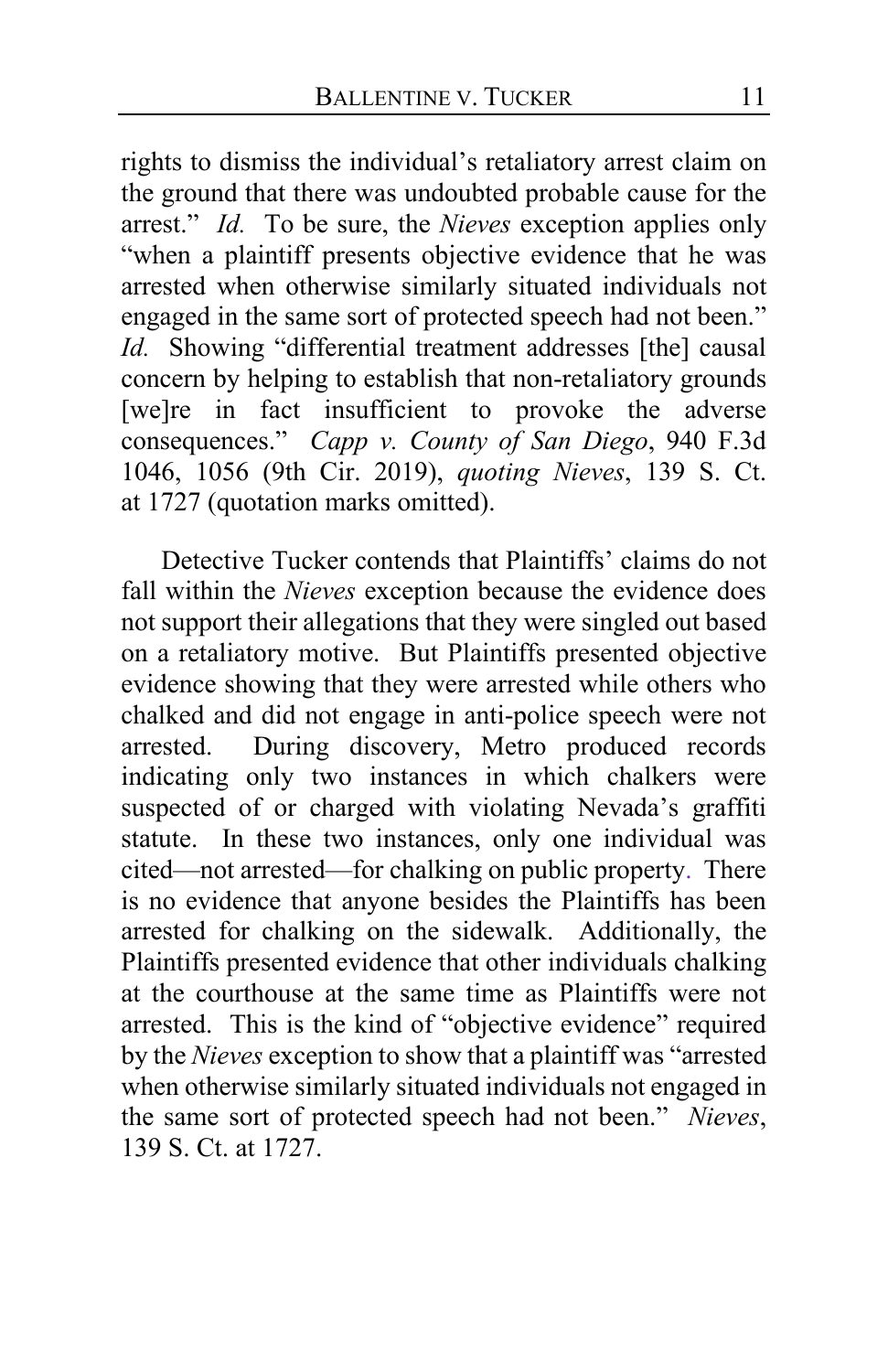Plaintiffs' showing of differential treatment is further supported when considering the jaywalking example provided in *Nieves*. If chalking on sidewalks violates Nevada law, committing the offense in Las Vegas is much like jaywalking in that both are offenses for which "officers have probable cause to make arrests, but typically exercise their discretion not to do so." *See id.* Metro records show that chalking "rarely results in arrest," *id.* Indeed, Plaintiffs' own experiences confirm this. Between 2011 and 2013, Plaintiffs attended at least nine chalking protests. At these protests, no law enforcement officers cited the Plaintiffs or told them that chalking on the city sidewalk was illegal. On one occasion in 2012, marshals affirmatively permitted Plaintiffs to chalk messages on the sidewalk in front of the courthouse. During the July 13 and July 18 chalking incidents, no officers stopped or cited Plaintiffs. Similar to jaywalking, if chalking constitutes an offense, it is an offense for which "probable cause does little to prove or disprove the causal connection between animus and injury." *See id.* Thus, Plaintiffs have shown differential treatment of similarly situated individuals, satisfying the *Nieves* exception.

Detective Tucker offers countervailing explanations for his decision to seek arrest warrants. For example, he argues that lesser options failed because Plaintiffs continued to chalk despite the June 8 citations and efforts to talk with Plaintiffs and encourage alternative protests did not have any impact. Detective Tucker also contends that he engaged in good police work by detailing Plaintiffs' association with anti-police groups and the content of the messages, including "FUCK PIGS!" and "FUCK THE COPS," in the declarations of arrest. Providing this information, Detective Tucker contends, allows the judge to evaluate First Amendment concerns.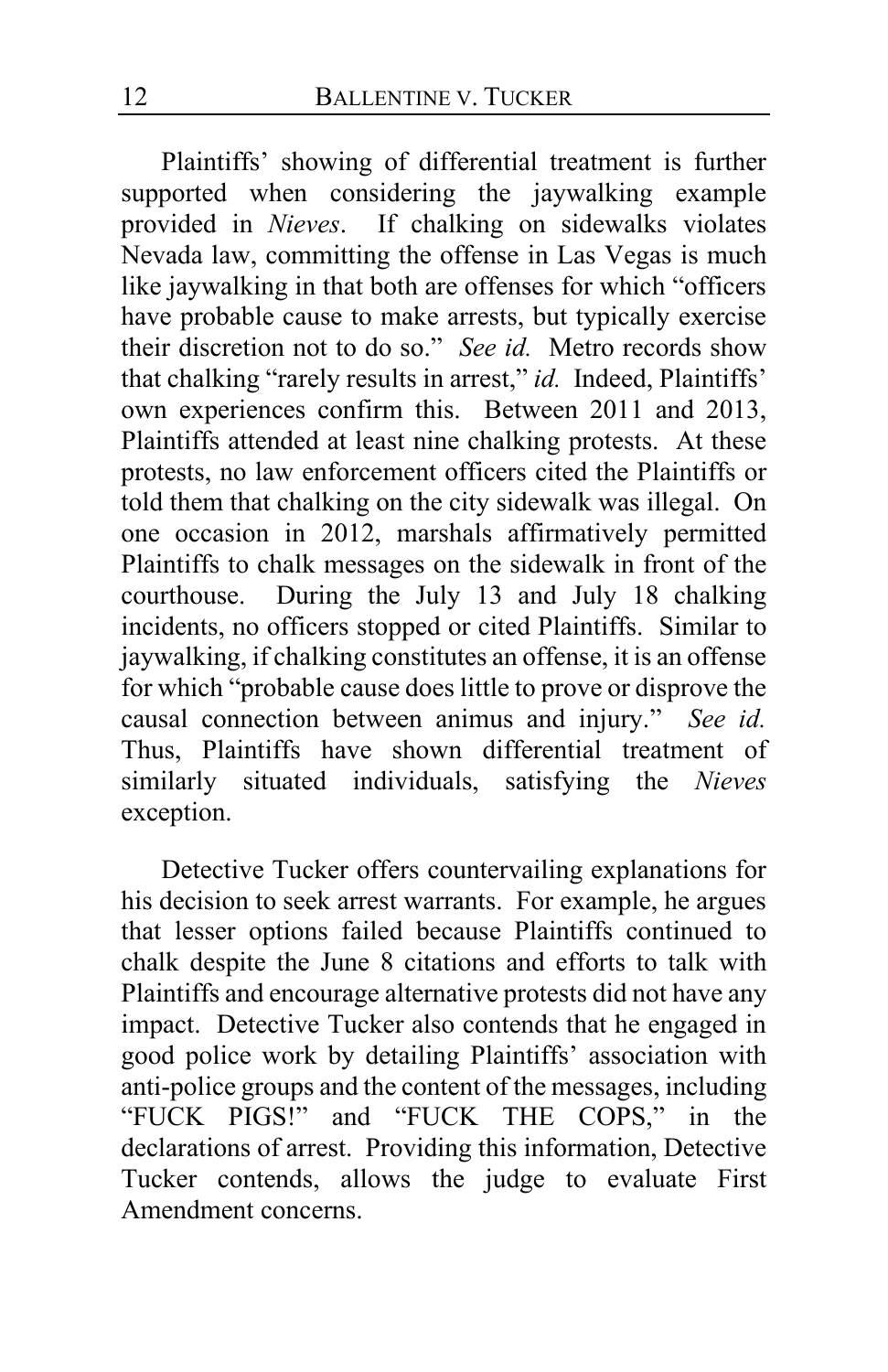However, "[t]he possibility that other inferences could be drawn [regarding the officers' motivations] that would provide an alternate explanation for the [officers'] actions does not entitle them to summary judgment." *Mendocino Env't Ctr. v. Mendocino Cnty.*, 192 F.3d 1283, 1303 (9th Cir. 1999). This issue is for the trier of fact, not for us, to resolve. *See Ford v. City of Yakima*, 706 F.3d 1188, 1194 (9th Cir. 2013) ("[T]he issue of causation ultimately should be determined by a trier of fact."), *abrogated in part by Nieves*, 139 S. Ct. 1715. Here, the trier of fact, as the district court observed, could very well "credit" or "disbelieve" Detective Tucker's explanations. Dist. Ct. Dkt. No. 237 at 9–10. Certainly, there is at least a genuine dispute of material fact for Plaintiffs to survive summary judgment, as the evidence does not "permit[] only one reasonable conclusion," *Munger*, 227 F.3d at 1087.

In addition to showing the absence of probable cause or the applicability of the exception, the "plaintiff must show that the retaliation was a substantial or motivating factor behind the [arrest], and, if that showing is made, the defendant can prevail only by showing that the [arrest] would have been initiated without respect to retaliation." *Nieves*, 139 S. Ct. at 1725, 1727 (citation omitted).

On this point, the district court correctly concluded that a reasonable jury could find that the anti-police content of Plaintiffs' chalkings was a substantial or motivating factor for Detective Tucker's declarations of arrest. Detective Tucker knew that Plaintiffs were activists that were vocally critical of the police. *Cf. Lozman v. City of Riviera Beach*, 138 S. Ct. 1945, 1954 (2018) (stating that plaintiff "likely could not have maintained a retaliation claim against the arresting officer" where there was "no showing that the officer had any knowledge of [plaintiff's] prior speech or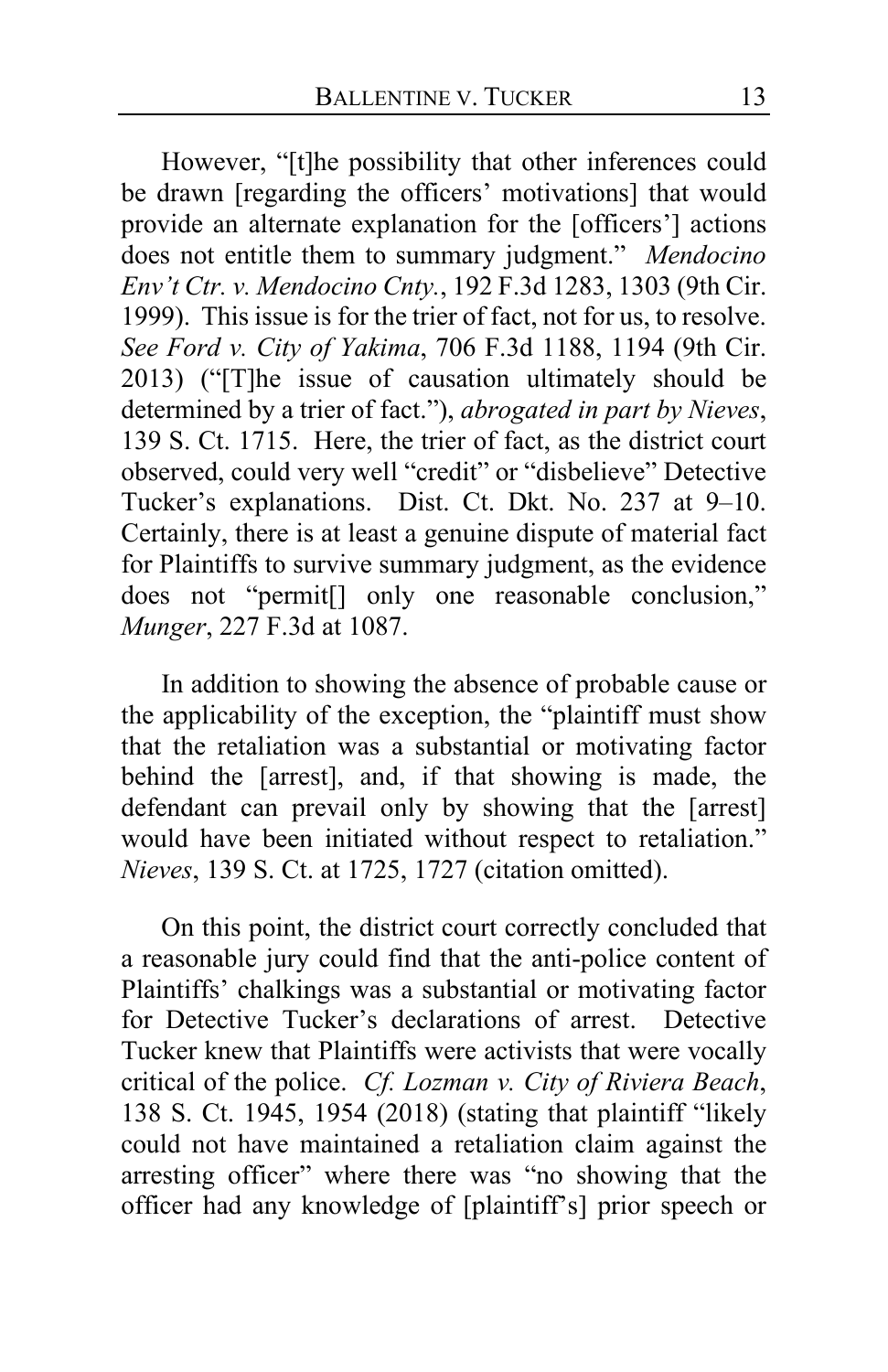any motive to arrest him for his earlier expressive activities"). Detective Tucker had previously engaged with Plaintiffs, challenging a chalked message that indicated no Metro officer had ever been prosecuted for murder. In the declarations of arrest, he explicitly included Plaintiffs' association with anti-police groups and the critical content of their messages. Moreover, rather than cite Plaintiffs which the evidence showed was an extremely rare occurrence to begin with—Detective Tucker sought arrest warrants. Coupled with the evidence of differential treatment already discussed, a reasonable jury could find that the anti-police content of Plaintiffs' chalkings was a substantial or motivating factor for effecting the arrest.

The burden then shifts to Detective Tucker, who can prevail only by showing that the arrests would have occurred regardless of Plaintiffs' anti-police speech. *See Nieves*, 139 S. Ct. at 1722, 1727. A reasonable jury could credit Detective Tucker's explanations that he arrested Plaintiffs because the June 8 citations were not a sufficient deterrent, and that he included the content of the speech and Plaintiffs' affiliations in the declarations of arrest to allow the judge to evaluate potential First Amendment implications. But a reasonable jury could also find that Detective Tucker would not have sought arrest warrants in the absence of Plaintiffs' anti-police activities. Viewing the evidence and drawing all reasonable inferences in the favor of Plaintiffs, a jury could conclude that Detective Tucker violated Plaintiffs' First Amendment rights. Accordingly, Plaintiffs have raised a genuine dispute of material fact as to whether their constitutional right was violated and have satisfied one part of the qualified immunity inquiry.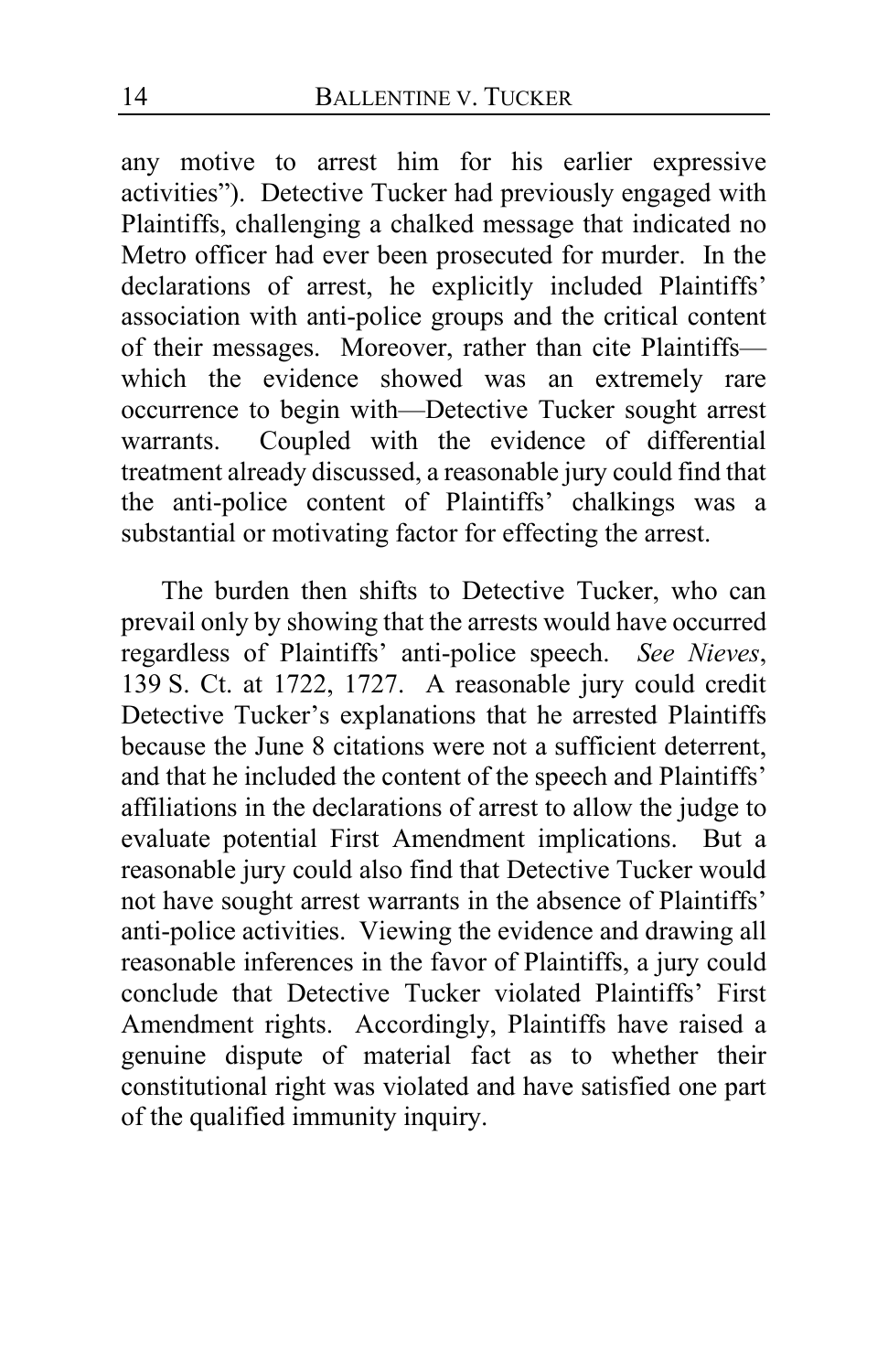#### IV.

A government officer is nevertheless entitled to qualified immunity if the plaintiff's rights were not clearly established at the time of the alleged misconduct. *See Pearson*, 555 U.S. at 231–32. "To be 'clearly established, the contours of the right must be sufficiently clear that a reasonable official would understand that what he is doing violates that right.'" *Acosta*, 718 F.3d at 824, *quoting Anderson v. Creighton*, 483 U.S. 635, 639 (1987). While there need not be "a case directly on point, [] existing precedent must have placed the statutory or constitutional question beyond debate." *Ashcroft v. al-Kidd*, 563 U.S. 731, 741 (2011). Under this inquiry, we look first to binding precedent. "If the right is clearly established by decisional authority of the Supreme Court or this Circuit, our inquiry should come to an end." *Boyd v. Benton Cnty.*, 374 F.3d 773, 781 (9th Cir. 2004).

Whether a right is clearly established "depends substantially upon the level of generality at which the relevant 'legal rule' is to be identified." *Anderson*, 483 U.S. at 639. The Supreme Court has "repeatedly stressed that courts must not 'define clearly established law at a high level of generality.'" *Wesby*, 138 S. Ct. at 590, *quoting Plumhoff v. Rickard*, 572 U.S. 765, 779 (2014).

To determine if a right was clearly established, "[t]he relevant inquiry is whether, at the time of the officers' action, the state of the law gave the officers fair warning that their conduct was unconstitutional." *Ford*, 706 F.3d at 1195, *citing Hope v. Pelzer*, 536 U.S. 730, 741 (2002). Accordingly, we look to the state of the law that concerned conduct at the time of the challenged police action.

At the outset, Detective Tucker argues that the law was not clearly established at the time of his conduct in 2013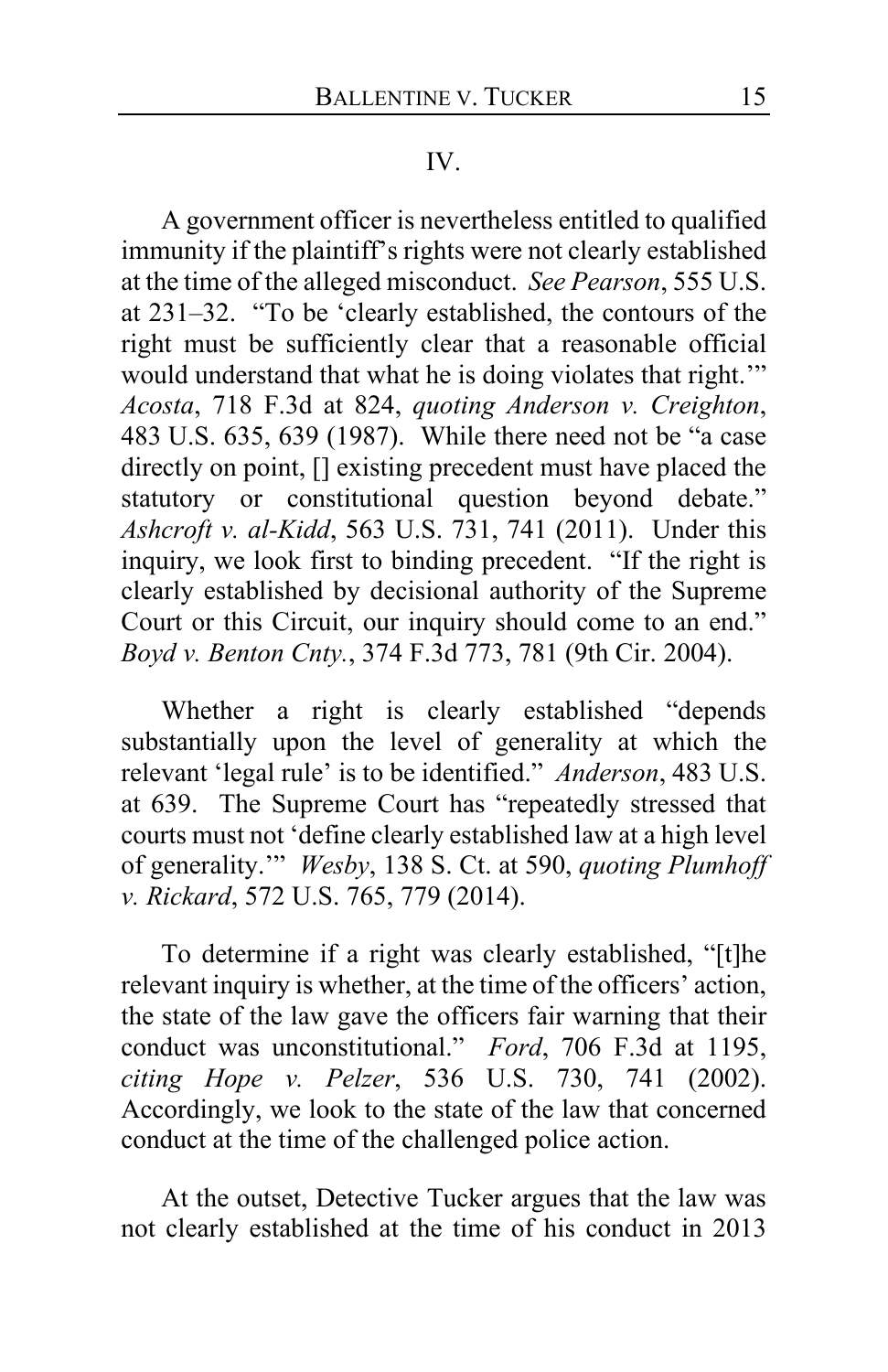because the Supreme Court's decision in *Nieves* did not clarify the appropriate standard for First Amendment retaliation claims until 2019. But a right can also be clearly established by this circuit's precedent. *See Boyd*, 374 F.3d at 781.

Contrary to Detective Tucker's characterization of Plaintiffs' claims, Plaintiffs did not merely "describe the 'clearly established' right in general terms like 'retaliatory law enforcement action." Dkt. No. 19 at 28. Rather, Plaintiffs defined the right as "the right to be free from retaliatory law enforcement action *even when probable cause existed for that action*." Dkt. No. 12 at 13 (emphasis added). In so doing, Plaintiffs defined the right as we did in *Skoog* and *Ford*. *See Skoog v. County of Clackamas*, 469 F.3d 1221, 1235 (9th Cir. 2006) ("In this case, we define the right as the right of an individual to be free of police action motivated by retaliatory animus but for which there was probable cause."), *abrogated in part by Nieves*, 139 S. Ct. 1715; *Ford*, 706 F.3d at 1195–96 ("[T]his Court's 2006 decision in *Skoog* established that an individual has a right to be free from retaliatory police action, even if probable cause existed for that action.").**[1](#page-15-0)**

Thus, at the time of Detective Tucker's conduct in July 2013, binding Ninth Circuit precedent gave fair notice that it would be unlawful to arrest Plaintiffs in retaliation for their First Amendment activity, notwithstanding the existence of

<span id="page-15-0"></span>**<sup>1</sup>** *Nieves* abrogated *Ford* and *Skoog* to the extent those cases held that a plaintiff can prevail on a First Amendment retaliatory arrest claim regardless of whether probable cause existed for the arrest. A plaintiff either "must plead and prove the absence of probable cause for the arrest" or that the offense at issue is one for which "officers have probable cause to make arrests, but typically exercise their discretion not to do so." *See Nieves*, 139 S. Ct. at 1721–28.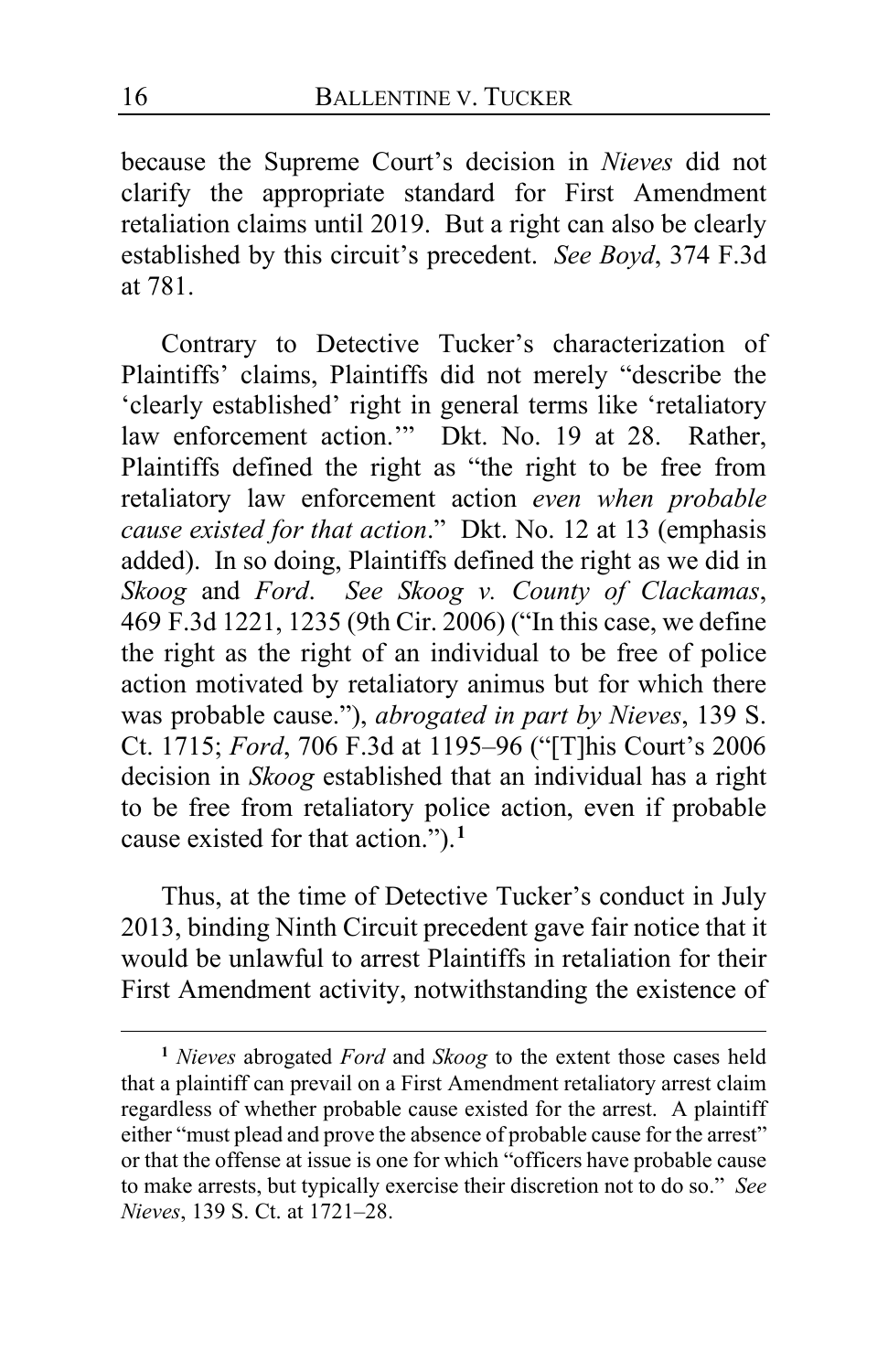probable cause. The right was first established in our November 2006 decision in *Skoog*, which held that a First Amendment "right exists to be free of police action for which retaliation is a but-for cause even if probable cause exists for that action." 469 F.3d at 1235. Then, our February 2013 decision in *Ford* held that by July 2007, in light of *Skoog*, it was clearly established law in this circuit that there is a "First Amendment right to be free from police action motivated by retaliatory animus, even if probable cause existed for that action." 706 F.3d at 1195–96. Because Detective Tucker's conduct occurred in July 2013, the right had been clearly established by *Skoog*.

Detective Tucker argues that our decision in *Acosta*, 718 F.3d at 806, created uncertainty as to the state of the law. But Detective Tucker misunderstands *Acosta*. There, police arrested Acosta in January 2006 for violating a municipal ordinance prohibiting disorderly conduct at city council meetings. *Id.* at 806–08. We correctly concluded that "at the time of the Council meeting," there was no clearly established right to be free from a retaliatory arrest otherwise supported by probable cause. *Id.* at 825. This was so because the panel in *Acosta* was required to examine the law "at the time of the challenged conduct" in January 2006, *see id.* at 824–26, which pre-dated *Skoog* and *Ford*. Since *Acosta* only addressed the state of the law in January 2006, it has no effect on the state of the law in July 2013, the time of Detective Tucker's conduct. Neither *Skoog* nor *Ford* had any place in the *Acosta* inquiry. In contrast, by the time of Detective Tucker's conduct in 2013, *Skoog* had clearly established the right. That the decision in *Acosta* was issued in 2013 is therefore irrelevant because the decisive inquiry is the state of the law at the time of the challenged conduct.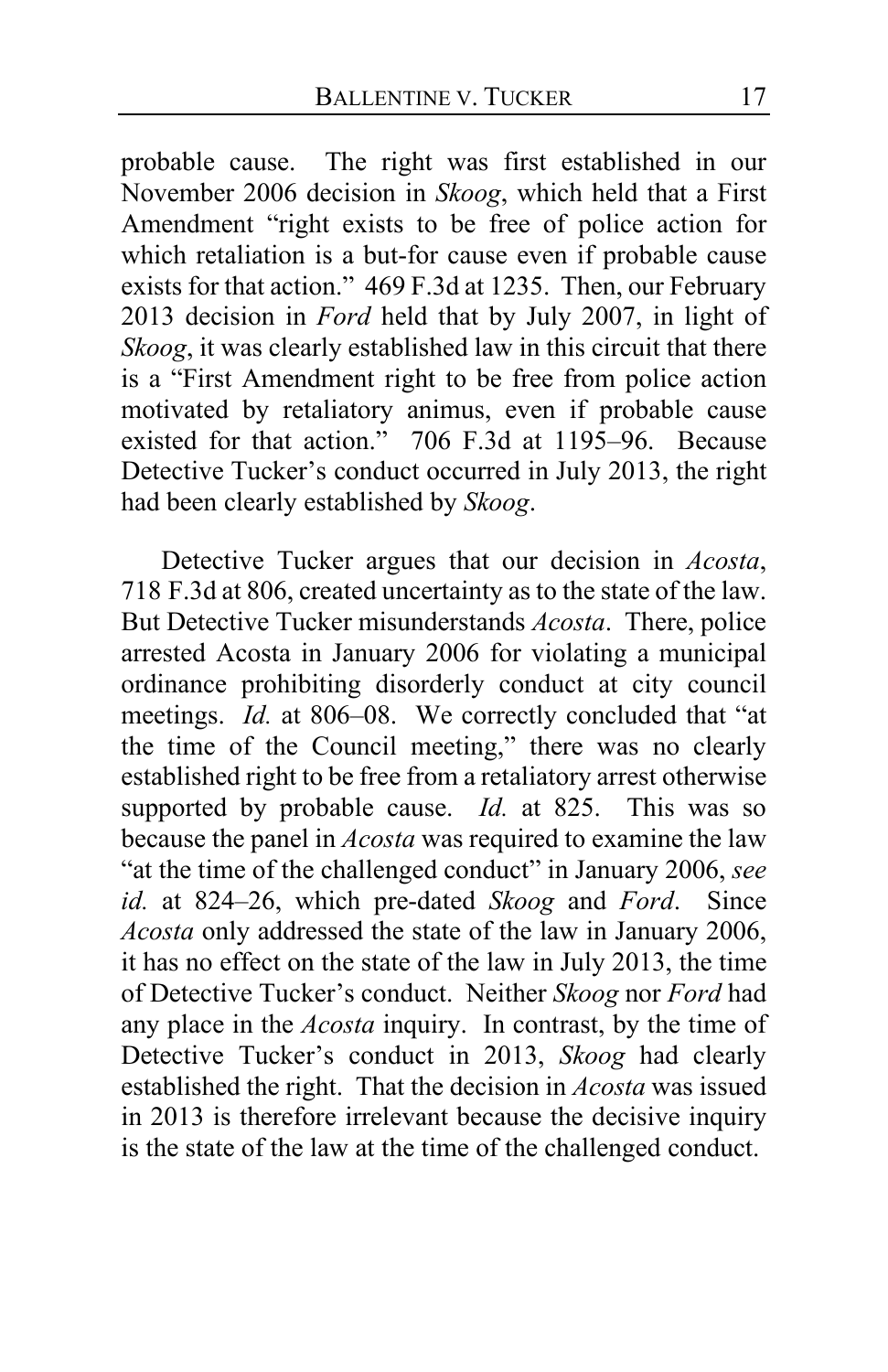The district court, however, concluded that the right was not clearly established because of our unpublished decision in *Bini v. City of Vancouver*, 745 F. App'x. 281 (9th Cir. 2018). There, the majority held that at the time of Bini's first arrest in 2014, "it was not clearly established in this circuit that an arrest supported by probable cause, but made in retaliation for protected speech, violated the Constitution." *Id.* at 282. In so holding, the majority stated, "we held in *Ford* . . . —more than a year before Bini's first arrest in 2014—that such a right was clearly established in this circuit. But a month later [in *Acosta*] we held that the same right had *not* been clearly established." *Id.* (citations omitted).

But *Bini* does not change our analysis. First, as an unpublished memorandum disposition, *Bini* does not bind this panel. *See* 9th Cir. R. 36-3(a). Second, the *Bini* majority erred by relying on the dates of the *Ford* and *Acosta*  decisions, rather than the dates of the challenged conduct. As we discussed above, *Acosta* examined the state of the law in January 2006, *before* the right was clearly established by *Skoog* and *Ford*. The *Bini* dissent correctly recognized that *Acosta* was "determining the state of the law as it stood in 2006, when Acosta was arrested. The decision has nothing to say about the state of the law in 2014, when Bini was arrested." 745 F. App'x at 283 (Watford, J., dissenting in part) (citation omitted). Thus, by the time of Bini's arrest in 2014, "*Ford* had resolved whatever uncertainty remained in our circuit's case law." *Id.* Likewise, here, by the time of Plaintiffs' arrests in 2013, *Skoog* and *Ford* had clearly established the right.

To summarize, in November 2006, *Skoog* established the First Amendment right to be free from retaliatory law enforcement action even where probable cause exists.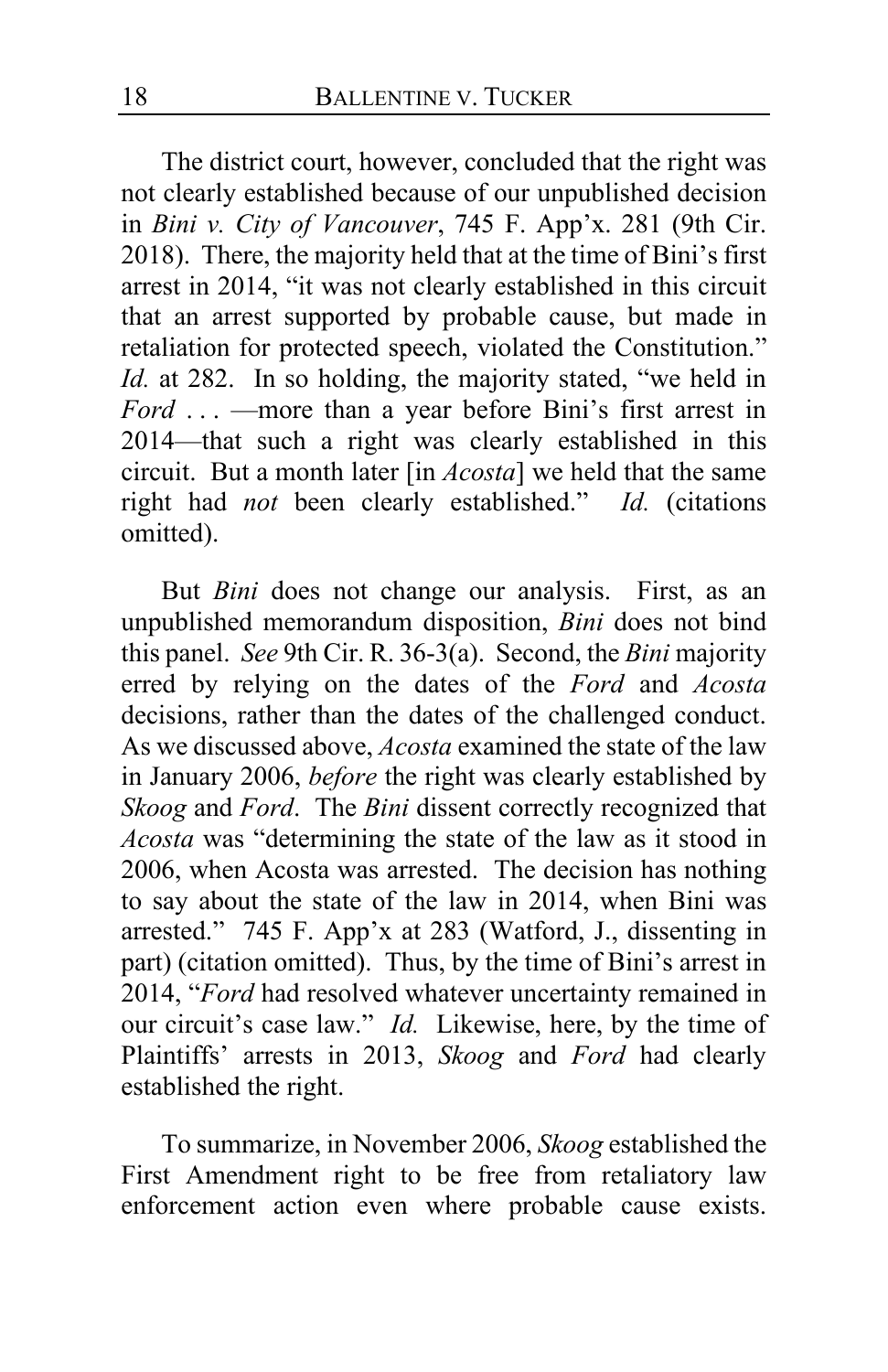469 F.3d at 1235. *Ford* subsequently held that *Skoog* clearly established this right in November 2006. 706 F.3d at 1195– 96. *Acosta*, which examined the state of the law in January 2006—before *Skoog* and *Ford* were decided—is irrelevant to the state of the law in question here. *See Acosta*, 718 F.3d at 808, 825–26. Accordingly, at the time of Detective Tucker's conduct in July 2013, the right was clearly established.

Finally, Detective Tucker argues that the facts of thenexisting case law are distinguishable from the facts of this case. But "[a] right can be clearly established despite a lack of factually analogous preexisting case law, and officers can be on notice that their conduct is unlawful even in novel factual circumstances." *Ford*, 706 F.3d at 1195; *see also Ioane v. Hodges*, 939 F.3d 945, 956 (9th Cir. 2018) (a plaintiff "need not identify a prior identical action to conclude that [a] right is clearly established" (citation omitted)). Thus, "[t]he question is not whether an earlier case mirrors the specific facts here. Rather, the relevant question is whether 'the state of the law at the time gives officials fair warning that their conduct is unconstitutional.'" *Ellins v. City of Sierra Madre*, 710 F.3d 1049, 1064 (9th Cir. 2013) (citation omitted).

Moreover, Detective Tucker's attempts to distinguish the facts of this case from prior precedent fail. For example, he contends that *Skoog* stands only for the "proposition that an officer violates the First Amendment when he performs an official act pursuant to a warrant supported by weak probable cause and where there is substantial evidence of a retaliatory motive." Dkt. No. 19 at 34. He claims *Skoog* is distinguishable because Detective Tucker presented a detailed warrant, including the content of the speech, that was supported by probable cause. But we have never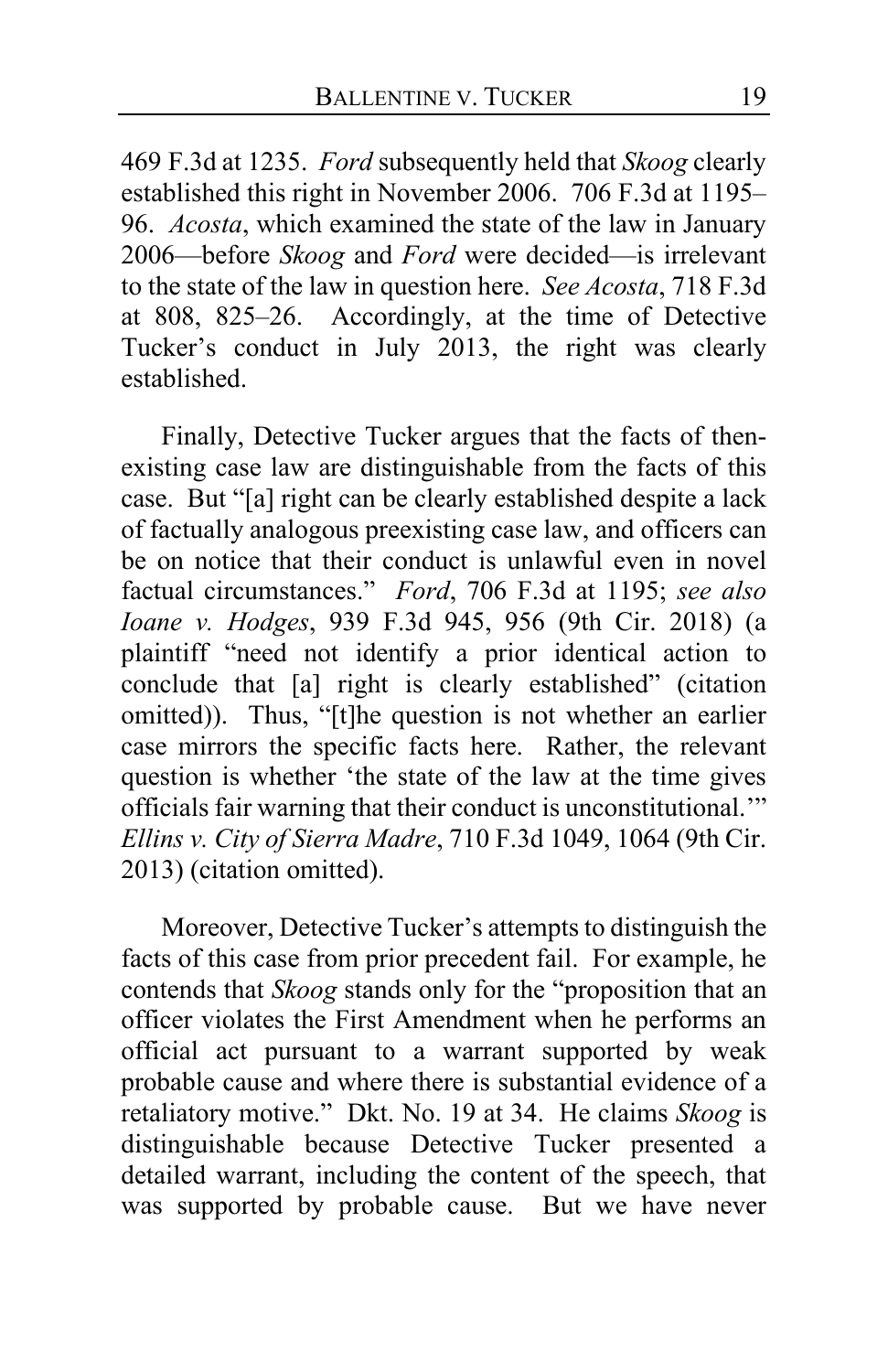construed *Skoog* so narrowly. On the contrary, we have concluded that any reasonable officer would understand that police action "falls squarely within the prohibition<sup>[]</sup> of ... *Skoog*" where it is "motivated by retaliatory animus, even if probable cause existed for that action." *Ford*, 706 F.3d at 1196. The fact that Detective Tucker presented a detailed warrant supported by probable cause does not render *Skoog*  inapposite.

Detective Tucker also argues that *Ford* is distinguishable. There, a Section 1983 plaintiff brought a retaliatory arrest claim against officers who arrested him following a traffic stop. *See id.* at 1190. Ford presented evidence that the officers arrested him because he yelled at them during the stop and accused them of making a racially motivated stop. *See id.* at 1190–91. By contrast, Detective Tucker argues he presented all of the evidence—including the content of the speech—to a neutral magistrate after he "completed a thorough investigation, sought input from others, and made a calm decision after lesser alternatives failed to deter Plaintiffs' behavior." Dkt. No. 19 at 36. Although the evidence of Detective Tucker's alleged retaliatory animus may not be so overt as that in *Ford*, the conflicting evidence is sufficient for a reasonable jury to conclude that Detective Tucker's conduct was retaliatory, notwithstanding a "thorough" and "calm" investigation. But it is the role of the trier of fact, not us, to weigh the strength of the evidence of retaliatory animus.

Even so, "officers can be on notice that their conduct is unlawful even in novel factual circumstances." *Ford*, 706 F.3d at 1195. Where a case "involve[s] the kind of mere application of settled law to a new factual permutation," "we assume an officer had notice that his conduct was unlawful." *Id.* at 1196 (citation and quotation marks omitted). By the